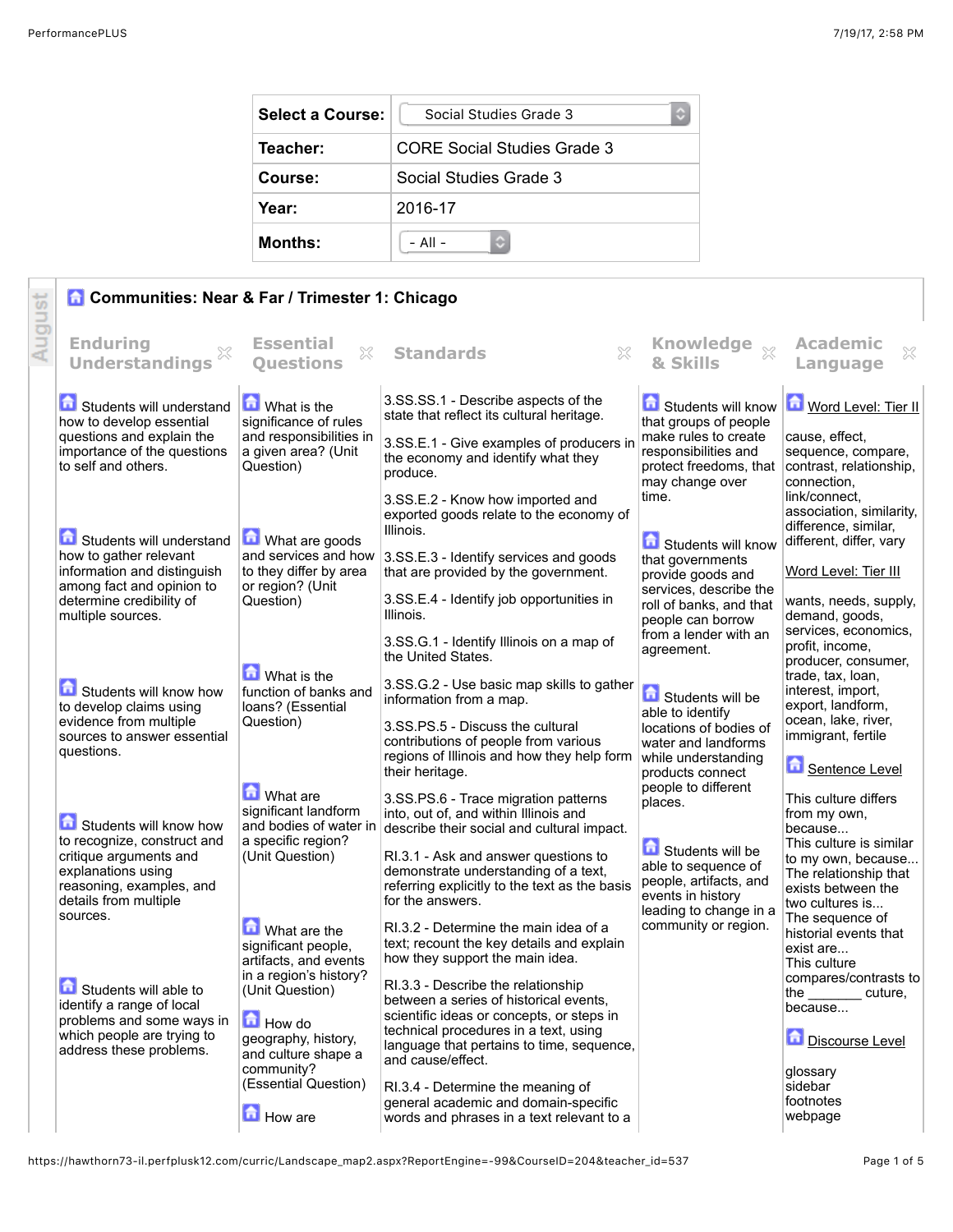|           |                                                                                                                                        | communities around<br>the world the same?<br>How are they<br>different? (Essential<br>Question) | grade 3 topic or subject area.<br>RI.3.5 - Use text features and search<br>tools (e.g., key words, sidebars,<br>hyperlinks) to locate information relevant<br>to a given topic efficiently.<br>RI.3.6 - Distinguish their own point of<br>view from that of the author of a text.<br>RI.3.7 - Use information gained from<br>illustrations (e.g., maps, photographs)<br>and the words in a text to demonstrate<br>understanding of the text (e.g., where,<br>when, why, and how key events occur).<br>RI.3.8 - Describe the logical connection<br>between particular sentences and<br>paragraphs in a text (e.g., comparison,<br>cause/effect, first/second/third in a<br>sequence).<br>RI.3.9 - Compare and contrast the most<br>important points and key details<br>presented in two texts on the same topic.<br>RI.3.10 - By the end of the year, read and<br>comprehend informational texts,<br>including history/social studies, science,<br>and technical texts, at the high end of the<br>grades 2-3 text complexity band<br>independently and proficiently. |                                                                                                                      | multimedia source<br>explanatory text<br>article                                                            |  |
|-----------|----------------------------------------------------------------------------------------------------------------------------------------|-------------------------------------------------------------------------------------------------|---------------------------------------------------------------------------------------------------------------------------------------------------------------------------------------------------------------------------------------------------------------------------------------------------------------------------------------------------------------------------------------------------------------------------------------------------------------------------------------------------------------------------------------------------------------------------------------------------------------------------------------------------------------------------------------------------------------------------------------------------------------------------------------------------------------------------------------------------------------------------------------------------------------------------------------------------------------------------------------------------------------------------------------------------------------------|----------------------------------------------------------------------------------------------------------------------|-------------------------------------------------------------------------------------------------------------|--|
| September | <b>Enduring</b><br><b>Understandings</b>                                                                                               | <b>Essential</b><br>X<br><b>Ouestions</b>                                                       | ×<br><b>Standards</b>                                                                                                                                                                                                                                                                                                                                                                                                                                                                                                                                                                                                                                                                                                                                                                                                                                                                                                                                                                                                                                               | Knowledge xx<br>& Skills                                                                                             | <b>Academic</b><br>×<br>Language                                                                            |  |
| ctober    | <b>Enduring</b><br><b>Understandings</b>                                                                                               | <b>Essential</b><br>X<br><b>Ouestions</b>                                                       | X<br><b>Standards</b>                                                                                                                                                                                                                                                                                                                                                                                                                                                                                                                                                                                                                                                                                                                                                                                                                                                                                                                                                                                                                                               | & Skills                                                                                                             | <b>Academic</b><br>×<br>Language                                                                            |  |
|           | <b>Cities Near and Far: Trimester 2: Teacher Choice for City</b>                                                                       |                                                                                                 |                                                                                                                                                                                                                                                                                                                                                                                                                                                                                                                                                                                                                                                                                                                                                                                                                                                                                                                                                                                                                                                                     |                                                                                                                      |                                                                                                             |  |
| Novembe   | <b>Enduring</b><br><b>Understandings</b>                                                                                               | <b>Essential</b><br>X<br><b>Ouestions</b>                                                       | X<br><b>Standards</b>                                                                                                                                                                                                                                                                                                                                                                                                                                                                                                                                                                                                                                                                                                                                                                                                                                                                                                                                                                                                                                               | Knowledge xx<br>& Skills                                                                                             | <b>Academic</b><br>Language                                                                                 |  |
|           | Students will understand<br>how to develop essential<br>questions and explain the<br>importance of the questions<br>to self and other. | <b>M</b> What is the<br>significance of rules<br>and responsibilites in<br>a given area.        | SS.CV.3.1 - Civic and Political<br>Institutions $\sim$ Describe ways in which<br>interactions among families, workplaces,<br>voluntary organizations, and government<br>benefit communities.                                                                                                                                                                                                                                                                                                                                                                                                                                                                                                                                                                                                                                                                                                                                                                                                                                                                        | Students will know<br>that groups of people<br>make rules to create<br>responsilibites and<br>protect freedoms, that | Word Level: Tier II<br>cause, effect,<br>sequence, compare,<br>contrast, relationship,                      |  |
|           | Students will understand<br>how to gather relevant<br>information and distinguish<br>amoung fact and opinion to                        | What are goods<br>and services and how<br>to they differ by area<br>or region.                  | SS.CV.3.2 - Civic and Political<br>Institutions ~ Explain how groups of<br>people make rules to create<br>responsibilities and protect freedoms.                                                                                                                                                                                                                                                                                                                                                                                                                                                                                                                                                                                                                                                                                                                                                                                                                                                                                                                    | may change over<br>time.<br>Students will know<br>that governments                                                   | connection,<br>link/connect,<br>association, similarity,<br>difference, similar,<br>different, differ, vary |  |
|           | determine credibility of<br>multiple sources.                                                                                          | What is the fuction<br>of banks and loans?                                                      | SS.CV.3.3 - Participation and<br>Deliberation: Applying Civic Virtues and                                                                                                                                                                                                                                                                                                                                                                                                                                                                                                                                                                                                                                                                                                                                                                                                                                                                                                                                                                                           | provide goods and<br>services, describe the                                                                          | Word Level: Tier III                                                                                        |  |
|           | Students will know how<br>to develop claims using<br>evidence from multiple                                                            | <b>M</b> What are<br>significant landform<br>and bodies of water in                             | Democratic Principles ~ Compare<br>procedures for making decisions in the<br>classroom, school, and community.<br>SS.CV.3.4 - Processes, Rules, and Laws                                                                                                                                                                                                                                                                                                                                                                                                                                                                                                                                                                                                                                                                                                                                                                                                                                                                                                            | roll of banks, and that<br>people can borrow<br>from a lender with an<br>agreement.                                  | wants, needs, supply,<br>demand, goods,<br>services, economics,<br>profit, income,                          |  |

https://hawthorn73-il.perfplusk12.com/curric/Landscape\_map2.aspx?ReportEngine=-99&CourseID=204&teacher\_id=537 Page 2 of 5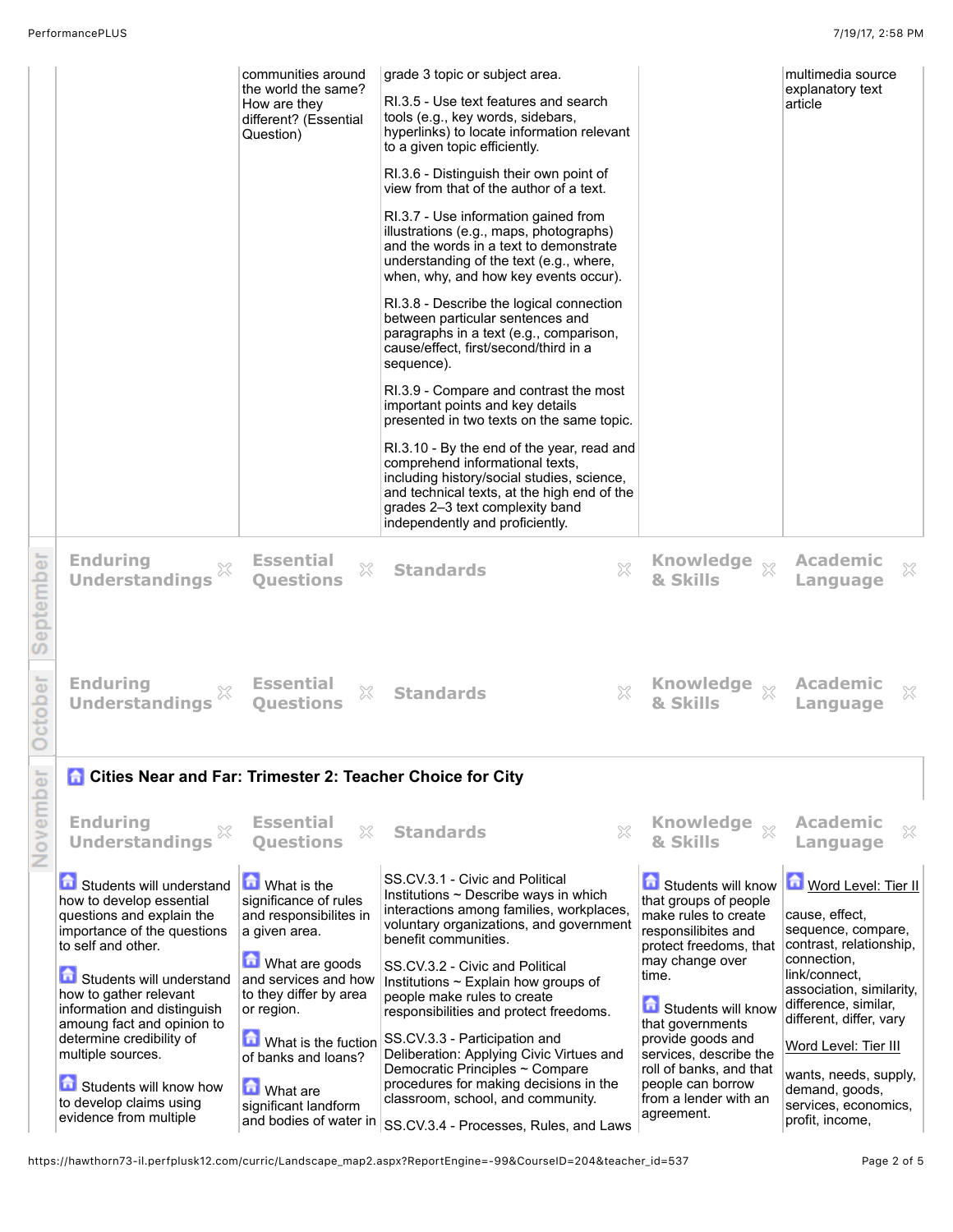|          | sources to answer essential<br>questions.<br>Students will know how<br>to recognize, construct and<br>critque arguments and<br>explanations using<br>reasoning, examples, and<br>details from multiple<br>sources.<br>Students will be able to<br>identify a range of local<br>problems and some ways in<br>which people are trying to<br>address these problems. | a specific region?<br><b>M</b> What are the<br>significant people,<br>artifacts, and events<br>in a region's history? | $\sim$ Describe how people have tried to<br>improve their communities over time.<br>SS.EC.3.1 - Economic Decision Making<br>$\sim$ Compare the goods and services that<br>people in the local community produce<br>and those that are produced in other<br>communities.<br>SS.EC.3.2 - Exchange and Markets ~<br>Generate examples of the goods and<br>services that governments provide.<br>SS.EC.FL.3.1 - Financial Literacy ~<br>Describe the role of banks and other<br>financial institutions in an economy.<br>SS.EC.FL.3.2 - Financial Literacy ~<br>Explain that when people borrow, they<br>receive something of value now and<br>agree to repay the lender over time.<br>SS.G.3.1 - Geographic Representations<br>~ Locate major landforms and bodies of<br>water on a map or other representation.<br>SS.G.3.2 - Human-Environment<br>Interaction ~ Compare how people<br>modify and adapt to the environment and<br>culture in our community to other places.<br>SS.G.3.3 - Global Interconnections ~<br>Show how the consumption of products<br>connects people to distant places.<br>SS.H.3.1 - Change, Continuity, and<br>Context $\sim$ Create and use a<br>chronological sequence of events.<br>$SS.H.3.2$ - Perspectives $\sim$ Describe how<br>significant people, events, and<br>developments have shaped their own<br>community and region.<br>SS.H.3.3 - Historical Sources and<br>Evidence $\sim$ Identify artifacts and<br>documents as either primary or<br>secondary sources of historical data from<br>which historical accounts are<br>constructed. | Students will be<br>able to identify<br>locations of bodies of<br>water and landforms<br>while understanding<br>products connect<br>people to different<br>places.<br>Students will be<br>able to sequence of<br>people, artifacts, and<br>events in history<br>leading to change in a<br>community or region. | producer, consumer,<br>trade, tax, loan,<br>interest, import,<br>export, landform,<br>ocean, lake, river,<br>immigrant, fertile<br>Sentence Level<br>This culture differs<br>from my own,<br>because<br>This culture is similar<br>to my own, because<br>The relationship that<br>exists between the<br>two cultures is<br>The sequence of<br>historial events that<br>exist are<br>This culture<br>compares/contrasts to<br>the the state of the state of the state of the state of the state of the state of the state of the state of the<br>cuture,<br>because<br>Discourse Level<br>glossary<br>sidebar<br>footnotes<br>webpage<br>multimedia source<br>explanatory text<br>article |
|----------|-------------------------------------------------------------------------------------------------------------------------------------------------------------------------------------------------------------------------------------------------------------------------------------------------------------------------------------------------------------------|-----------------------------------------------------------------------------------------------------------------------|---------------------------------------------------------------------------------------------------------------------------------------------------------------------------------------------------------------------------------------------------------------------------------------------------------------------------------------------------------------------------------------------------------------------------------------------------------------------------------------------------------------------------------------------------------------------------------------------------------------------------------------------------------------------------------------------------------------------------------------------------------------------------------------------------------------------------------------------------------------------------------------------------------------------------------------------------------------------------------------------------------------------------------------------------------------------------------------------------------------------------------------------------------------------------------------------------------------------------------------------------------------------------------------------------------------------------------------------------------------------------------------------------------------------------------------------------------------------------------------------------------------------------------------------------------------------------------|----------------------------------------------------------------------------------------------------------------------------------------------------------------------------------------------------------------------------------------------------------------------------------------------------------------|------------------------------------------------------------------------------------------------------------------------------------------------------------------------------------------------------------------------------------------------------------------------------------------------------------------------------------------------------------------------------------------------------------------------------------------------------------------------------------------------------------------------------------------------------------------------------------------------------------------------------------------------------------------------------------------|
| December | <b>Enduring</b><br>$\mathbb{X}$<br><b>Understandings</b>                                                                                                                                                                                                                                                                                                          | <b>Essential</b><br>$\mathbb{S}^\mathcal{C}_\sim$<br><b>Ouestions</b>                                                 | $\chi$<br><b>Standards</b>                                                                                                                                                                                                                                                                                                                                                                                                                                                                                                                                                                                                                                                                                                                                                                                                                                                                                                                                                                                                                                                                                                                                                                                                                                                                                                                                                                                                                                                                                                                                                      | Knowledge xx<br>& Skills                                                                                                                                                                                                                                                                                       | <b>Academic</b><br>$\mathbb{X}$<br>Language                                                                                                                                                                                                                                                                                                                                                                                                                                                                                                                                                                                                                                              |
| Vienuary | <b>Enduring</b><br><b>Understandings</b>                                                                                                                                                                                                                                                                                                                          | <b>Essential</b><br>X<br><b>Questions</b>                                                                             | <b>Standards</b><br>X                                                                                                                                                                                                                                                                                                                                                                                                                                                                                                                                                                                                                                                                                                                                                                                                                                                                                                                                                                                                                                                                                                                                                                                                                                                                                                                                                                                                                                                                                                                                                           | Knowledge xx<br>& Skills                                                                                                                                                                                                                                                                                       | <b>Academic</b><br>×<br>Language                                                                                                                                                                                                                                                                                                                                                                                                                                                                                                                                                                                                                                                         |
| pruary   | <b>Enduring</b><br>×<br><b>Understandings</b>                                                                                                                                                                                                                                                                                                                     | <b>Essential</b><br>X<br><b>Ouestions</b>                                                                             | X<br><b>Standards</b>                                                                                                                                                                                                                                                                                                                                                                                                                                                                                                                                                                                                                                                                                                                                                                                                                                                                                                                                                                                                                                                                                                                                                                                                                                                                                                                                                                                                                                                                                                                                                           | Knowledge xx<br>& Skills                                                                                                                                                                                                                                                                                       | <b>Academic</b><br>×<br>Language                                                                                                                                                                                                                                                                                                                                                                                                                                                                                                                                                                                                                                                         |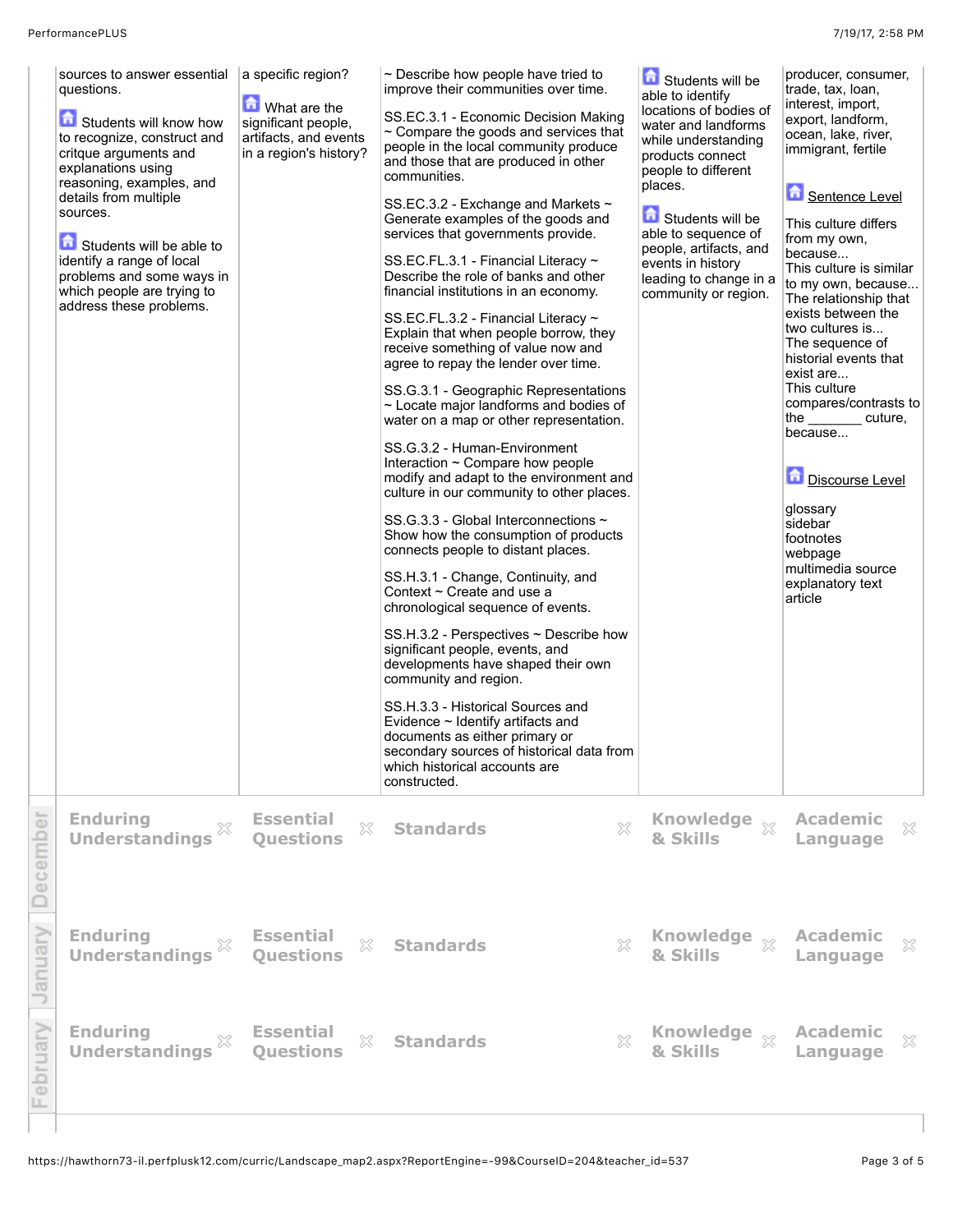## **Cities Near and Far- Trimester 3: Student Choice**

| March | <b>G</b> Cities Near and Far-Trimester 3: Student Choice<br><b>Enduring</b><br>X<br><b>Understandings</b><br>Students will understand<br>how to develop essential<br>questions and explain the<br>importance of the questions<br>to self and others.<br>Students will understand<br>how to gather relevant<br>information and distinguish<br>among fact and opinion to<br>determine credibility of<br>multiple sources.<br>Students will know how<br>to develop claims using<br>evidence from multiple<br>sources to answer essentail<br>questions.<br>Students will know how<br>to recognize, construct and<br>critique arguments and<br>explanations using<br>reasoning, example, and<br>details from multiple<br>sources.<br>Students will able to<br>identify a range of local<br>problems and some ways in | <b>Essential</b><br>$\gtrsim$<br><b>Ouestions</b><br>What are goods<br>and services and how<br>to they differ by area<br>or region? (Unit<br>Question)<br>What are<br>significant landform<br>and bodies of water in<br>a specific region?<br>(Unit Question)<br>What are the<br>significant people,<br>artifacts, and events<br>in a region's history?<br>(Unit Question)<br><b>M</b> What is the<br>function of banks and<br>loans? (Essential<br>Question) | $\mathbb{X}$<br><b>Standards</b><br>SS.IS.3-5.1 - Constructing Essential<br>Questions $\sim$ Develop essential questions<br>and explain the importance of the<br>questions to self and others.<br>SS.IS.3-5.2 - Constructing Supporting<br>Questions ~ Create supporting questions<br>to help answer essential questions in an<br>inquiry.<br>SS.IS.3-5.3 - Determining Helpful<br>Sources ~ Determine sources<br>representing multiple points of view that<br>will assist in answering essential<br>questions.<br>SS.IS.3-5.4 - Gathering and Evaluating<br>Sources ~ Gather relevant information<br>and distinguish among fact and opinion<br>to determine credibility of multiple<br>sources.<br>SS.IS.3-5.5 - Developing Claims and<br>Using Evidence ~ Develop claims using<br>evidence from multiple sources to<br>answer essential questions.<br>SS.IS.3-5.6 - Communicating<br>Conclusions ~ Construct and critique<br>arguments and explanations using<br>reasoning, examples, and details from<br>multiple sources. | Knowledge xx<br>& Skills<br>Students will be<br>able to identify<br>locations of bodies of<br>water and landforms<br>while understanding<br>products connect<br>people to different<br>places.<br>Students will be<br>able to sequence of<br>people, artifacts, and<br>events in history<br>leading to change in a<br>community or region.<br>Students will know<br>that governments<br>provide goods and<br>services, describe the<br>roll of banks, and that<br>people can borrow<br>from a lender with an<br>agreement.<br>Students will know<br>that groups of people<br>make rules to create<br>responsibilities and | <b>Academic</b><br>×<br>Language<br>Word Level: Tier II<br>cause, effect,<br>sequence, compare,<br>contrast, relationship,<br>connection.<br>link/connect.<br>association, similarity,<br>difference, similar,<br>different, differ, vary<br>Word Level: Tier III<br>wants, needs, supply,<br>demand, goods,<br>services, economics,<br>profit, income,<br>producer, consumer,<br>trade, tax, loan,<br>interest, import,<br>export, landform,<br>ocean, lake, river,<br>immigrant, fertile<br>Sentence Level<br>This culture differs<br>from my own,<br>because<br>This culture is similar<br>to my own, because |
|-------|-----------------------------------------------------------------------------------------------------------------------------------------------------------------------------------------------------------------------------------------------------------------------------------------------------------------------------------------------------------------------------------------------------------------------------------------------------------------------------------------------------------------------------------------------------------------------------------------------------------------------------------------------------------------------------------------------------------------------------------------------------------------------------------------------------------------|---------------------------------------------------------------------------------------------------------------------------------------------------------------------------------------------------------------------------------------------------------------------------------------------------------------------------------------------------------------------------------------------------------------------------------------------------------------|-------------------------------------------------------------------------------------------------------------------------------------------------------------------------------------------------------------------------------------------------------------------------------------------------------------------------------------------------------------------------------------------------------------------------------------------------------------------------------------------------------------------------------------------------------------------------------------------------------------------------------------------------------------------------------------------------------------------------------------------------------------------------------------------------------------------------------------------------------------------------------------------------------------------------------------------------------------------------------------------------------------------------------|---------------------------------------------------------------------------------------------------------------------------------------------------------------------------------------------------------------------------------------------------------------------------------------------------------------------------------------------------------------------------------------------------------------------------------------------------------------------------------------------------------------------------------------------------------------------------------------------------------------------------|------------------------------------------------------------------------------------------------------------------------------------------------------------------------------------------------------------------------------------------------------------------------------------------------------------------------------------------------------------------------------------------------------------------------------------------------------------------------------------------------------------------------------------------------------------------------------------------------------------------|
|       | which people are trying to<br>address these problems.                                                                                                                                                                                                                                                                                                                                                                                                                                                                                                                                                                                                                                                                                                                                                           | <b>M</b> What is the<br>significance of rules<br>and responsibilities in<br>a given area? (Unit<br>Question)                                                                                                                                                                                                                                                                                                                                                  | SS.IS.3-5.7 - Critiquing Conclusions ~<br>Identify a range of local problems and<br>some ways in which people are trying to<br>address these problems.<br>SS.IS.3-5.8 - Taking Informed Action ~<br>Use listening, consensus-building, and<br>voting procedures to decide on and take<br>action in their classroom and school.                                                                                                                                                                                                                                                                                                                                                                                                                                                                                                                                                                                                                                                                                                | protect freedoms, that<br>may change over<br>time.                                                                                                                                                                                                                                                                                                                                                                                                                                                                                                                                                                        | The relationship that<br>exists between the<br>two cultures is<br>The sequence of<br>historial events that<br>exist are<br>This culture<br>compares/contrasts to<br>the ________ cuture,<br>because<br>Discourse Level<br>glossary<br>sidebar<br>footnotes<br>webpage<br>multimedia source<br>explanatory text                                                                                                                                                                                                                                                                                                   |
| April | <b>Enduring</b><br>×<br><b>Understandings</b>                                                                                                                                                                                                                                                                                                                                                                                                                                                                                                                                                                                                                                                                                                                                                                   | <b>Essential</b><br>X<br><b>Questions</b>                                                                                                                                                                                                                                                                                                                                                                                                                     | $\mathbb{X}$<br><b>Standards</b>                                                                                                                                                                                                                                                                                                                                                                                                                                                                                                                                                                                                                                                                                                                                                                                                                                                                                                                                                                                              | <b>Knowledge</b><br>$\chi$<br>& Skills                                                                                                                                                                                                                                                                                                                                                                                                                                                                                                                                                                                    | article<br><b>Academic</b><br>X<br>Language                                                                                                                                                                                                                                                                                                                                                                                                                                                                                                                                                                      |
| May   | <b>Enduring</b><br>X<br><b>Understandings</b>                                                                                                                                                                                                                                                                                                                                                                                                                                                                                                                                                                                                                                                                                                                                                                   | <b>Essential</b><br>$\gtrsim$<br><b>Ouestions</b>                                                                                                                                                                                                                                                                                                                                                                                                             | X<br><b>Standards</b>                                                                                                                                                                                                                                                                                                                                                                                                                                                                                                                                                                                                                                                                                                                                                                                                                                                                                                                                                                                                         | Knowledge xx<br>& Skills                                                                                                                                                                                                                                                                                                                                                                                                                                                                                                                                                                                                  | <b>Academic</b><br>$\mathbb{X}$<br>Language                                                                                                                                                                                                                                                                                                                                                                                                                                                                                                                                                                      |
|       | <b>Enduring</b><br>X<br><b>Understandings</b>                                                                                                                                                                                                                                                                                                                                                                                                                                                                                                                                                                                                                                                                                                                                                                   | <b>Essential</b><br>X<br><b>Questions</b>                                                                                                                                                                                                                                                                                                                                                                                                                     | X<br><b>Standards</b>                                                                                                                                                                                                                                                                                                                                                                                                                                                                                                                                                                                                                                                                                                                                                                                                                                                                                                                                                                                                         | <b>Knowledge</b><br>$\chi$<br>& Skills                                                                                                                                                                                                                                                                                                                                                                                                                                                                                                                                                                                    | <b>Academic</b><br>X<br>Language                                                                                                                                                                                                                                                                                                                                                                                                                                                                                                                                                                                 |